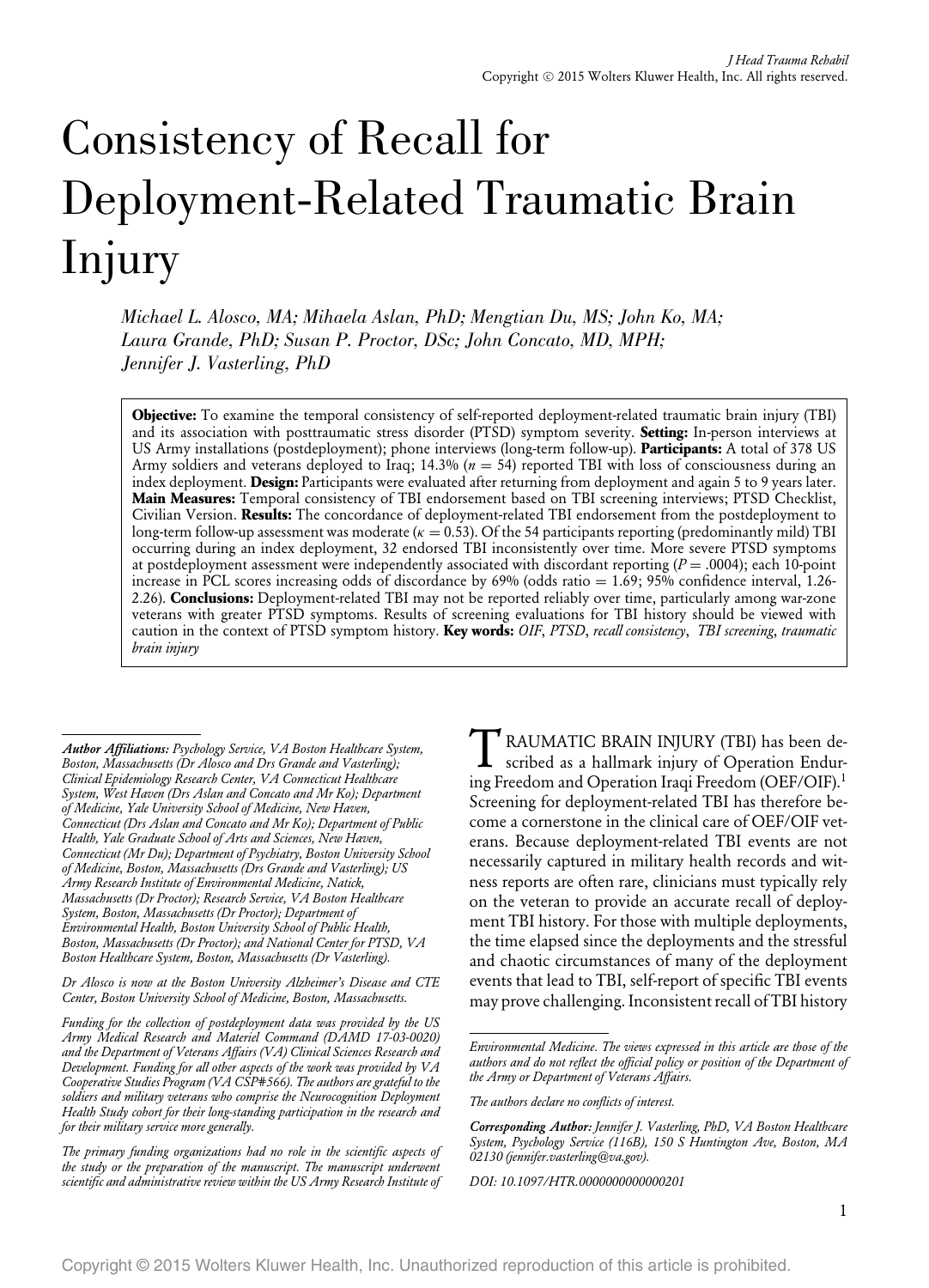is concerning to clinicians, who are often evaluating a potential TBI months or years after the event, because it can preclude accurate diagnostic and treatment formulation. The purpose of this study was to examine the consistency of deployment-related TBI recall over time.

Literature examining the recall stability of war-zone events indicates that a broad range of war-zone events may not be recalled consistently. For example, Wessely et al<sup>2</sup> found that reports of deployment exposure to military hazards (eg, combat, environmental hazards, and toxins) increased over 3 years postdeployment among a sample of 2370 UK Gulf War veterans. Similar recall discrepancies of psychologically stressful deployment events emerge in other war-zone veteran samples.<sup>3,4</sup> Findings linking posttraumatic stress disorder (PTSD) symptoms to inconsistent recall of war-zone events suggest that emotional distress may, in part, influence recall of stressful events potentially encountered in the war zone. $4,5$ 

War-zone TBI, by definition, at least transiently disrupts brain functioning and is associated with alterations of consciousness. Moreover, war-zone TBI events often occur within the context of significant psychological stress and may likewise lead to neurobiological alterations that further alter encoding processes.<sup>6</sup> As such, it is possible that recall of TBI war-zone events is affected by faulty retrieval due to impoverished encoding at the time of the event. Although research examining the consistency of deployment-related TBI endorsement is limited, studies examining the temporal reliability of both paper-and-pencil and interview-based screening determinations within Veterans Health Administration (VHA) clinical settings suggest that war-zone veterans may not recall TBIs consistently over time. For example, Vanderploeg and Belanger<sup>7</sup> administered paper-and-pencil TBI screenings to 95 OEF/OIF veterans at 24 months, 25 to 38 months, and 38 to 57 months after an initial interview-based VHA TBI Clinical Reminder. Positive rates of TBI history more than doubled at the longest interinterval screening assessment, relative to the original screening. Van Dyke et al $8$  examined the reliability of VHA interview-based screening determinations documented in VHA electronic medical records among 44 OEF/OIF veterans who had endorsed at least 1 item on the VHA Traumatic Brain Injury Screening Instrument during its initial administration. They reported that most types of TBI events were recalled unreliably over a 6-month interval. In a study examining TBI reporting more proximal to deployment and associated TBI events in 953 National Guard soldiers deployed to Iraq, Polusny et al<sup>9</sup> found that positive TBI affirmation on mail questionnaires increased nearly 2-fold from intheater assessment to 1 year postdeployment.

In the current study, we extend the literature by examining the stability of TBI endorsement across 2 assessment episodes, separated in time by several years. More specifically, we examined the endorsement or nonendorsement of (predominantly mild) deployment-related TBI incurred during a specific deployment in a sample of non–treatment-seeking OIF veterans for whom archived structured TBI screening interview data were available as part of a longitudinal research study. Discordance (ie, reporting that a TBI occurred during the index deployment at only 1 of the 2 assessments) was determined from interviews obtained (*a*) shortly after participants returned from the index deployment and (*b*) during a long-term follow-up assessment conducted approximately 5 to 9 years later.

On the basis of prior research demonstrating that endorsement of both non-TBI war-zone events<sup> $2-4$ </sup> and TBI events<sup> $7-9$ </sup> is unstable and tends to increase over time, we hypothesized that participants would exhibit instability in temporal recall of deployment-related TBI, with endorsement rates of TBI increasing over time. Previous findings also indicate that PTSD is strongly associated with the consistency of recall of war-zone events,  $4.5$  including TBI.<sup>7-9</sup> Therefore, we examined the relation between PTSD symptom severity and the concordance of TBI endorsement, hypothesizing that discordance of deployment-related recall would be associated with more severe PTSD symptoms at both assessments, even after adjusting for age and subsequent deployment history. Although a broad range of factors could be theorized to exert incremental effects on recall, we limited covariate inclusion in the model to age and subsequent deployment history to maintain model parsimony and optimize statistical reliability.10 Age was prioritized because of its normative effects on memory.<sup>11</sup> We reasoned that interim deployments occurring between the postdeployment and long-term assessments would increase the likelihood of the participant incurring additional deployment TBIs, therefore experiencing more difficulty in linking TBI events to specific deployments.

#### **METHODS**

#### **Participants**

Figure 1 depicts the sample derivation. Participants were 378 military service members/veterans drawn from a larger sample of OIF veterans who participated in a Department of Veterans Affairs (VA) Cooperative Studies Program study designed to examine long-term neuropsychological and mental health consequences of operational deployment to Iraq. All participants had also previously been evaluated as part of a longitudinal study that incorporated neuropsychological and emotional assessment of regular active duty and activated National Guard Army soldiers before ("predeployment") and after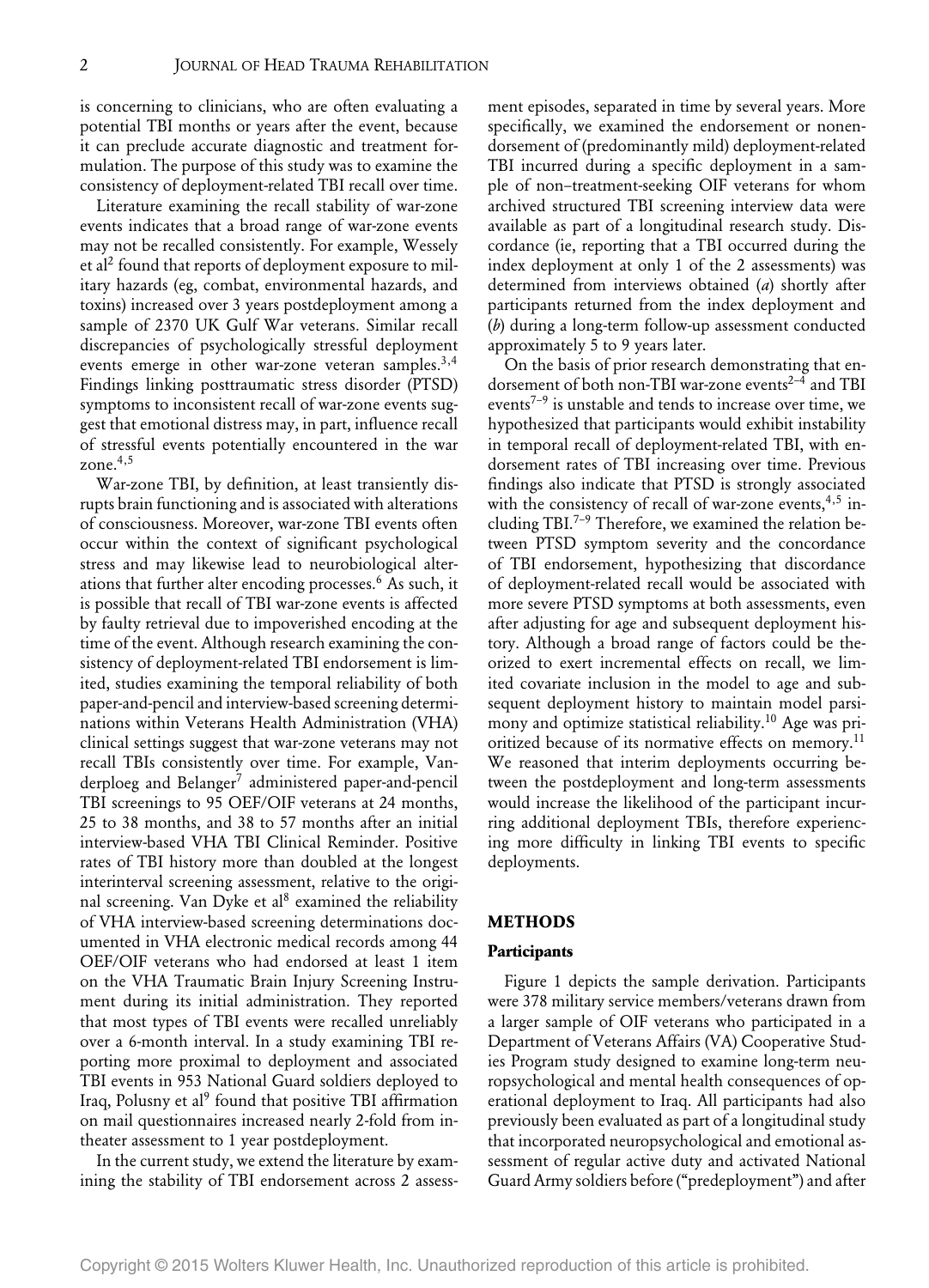

**Figure 1.** Sample derivation. At long-term follow-up, participants were asked to describe their 5 most significant lifetime TBI events. If the 5 described events occurred outside of the index deployment window, we did not include these cases in the analyses, as it was not possible to determine whether or not additional events occurred during the index deployment. TBI indicates traumatic brain injury.

("postdeployment") an index deployment to Iraq occurring between 2003 and 2006. The original sampling at predeployment was conducted at the battalion level, with units selected on the basis of battalion deployment schedules and function such that units represented combat arms (eg, infantry), combat support (eg, combat engineers), and service support (eg, supply) functions. Postdeployment assessments were conducted at military installations an average of 3.3 months  $(SD = 1.8)$ months; range, 1.3-10.8 months) following return from deployment. Sampling for the long-term follow-up assessment was conducted in sequential waves over 5 years and was stratified by postdeployment battalion to avoid unit by time (since return from index deployment) confounds. Participants in the long-term follow-up study were evaluated by mail-in questionnaires and phone interviews an average of 7.5 years ( $SD = 1.0$  years; range, 5.4-9.2 years) following their earlier postdeployment evaluation.

Inclusion in the current study required (1) an index deployment to Iraq between 2003 and 2006 and (2) completion of a TBI screening interview and assessment of psychological constructs at both the earlier postdeployment and long-term follow-up assessments. To ensure temporal comparison of the appropriate TBI event, potential participants were not included in the analytic sample if they provided ambiguous or no chronological information related to an endorsed index deployment TBI.

Participants provided written consent at initial enrollment and phone consent at long-term follow-up. As part of the research study, responses were kept confidential. Human subjects' approvals for the postdeployment assessment were obtained from US Army, Tulane University Health Sciences Center, and VA review boards. Human subjects' approval for the long-term follow-up assessment was obtained from the VA Central institutional review board.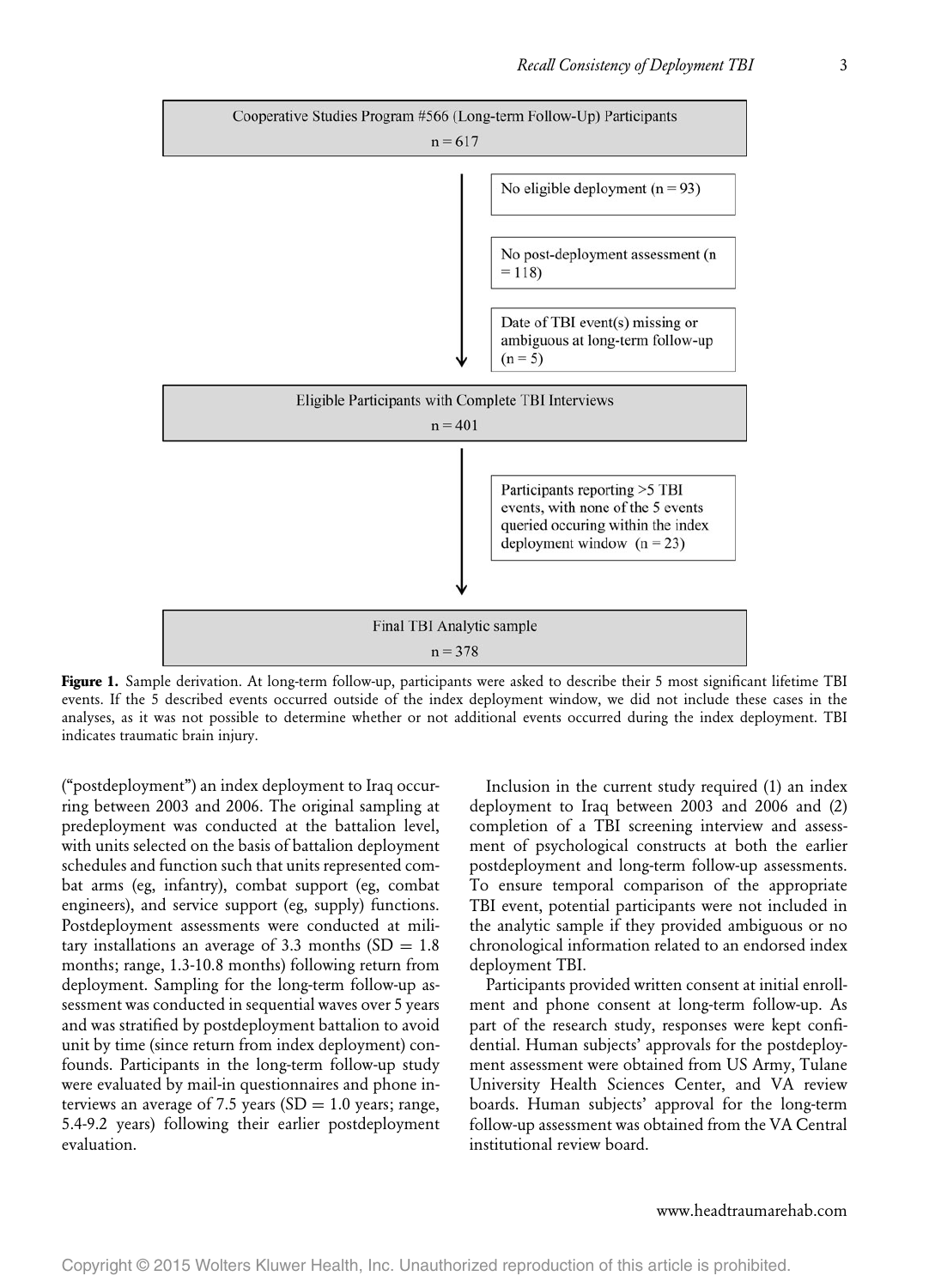#### **Measures**

#### *Demographics and military history*

Demographic data and military history were obtained from written survey questions. Deployment history and military duty status (ie, regular active duty, reservist, military veteran) were verified by service records.

#### *TBI screening interviews*

At each assessment, TBI screening questions were administered in interview format. Although questions were highly structured, both participants and examiners were permitted to ask questions or provide further clarification about either the question or the response. Reflecting the evolution over the course of the Iraq War of increasing focus on the full range of deployment TBI events, including those without loss of consciousness (LOC), the TBI screening interviews varied slightly with regard to TBI without LOC and number of events queried across postdeployment and long-term follow-up assessments.

At postdeployment assessment, and congruent with reports showing stronger associations between clinical outcomes and TBI following LOC versus altered consciousness, $12,13$  only those pre- to postdeployment interval injuries resulting in LOC were queried ("Since {month/year of predeployment assessment}, did you suffer a head injury in which you lost consciousness, or were "knocked out?"). Response options included "yes, once," "yes, more than once," "no," and "not sure." The interview was discontinued with a "no" response. Following a positive endorsement, subsequent questions pertained to the characteristics (eg, duration of LOC and posttraumatic amnesia; not considered in this report due to an insufficient number of observations within each level) and the month/year of the most significant injury, as identified by the participant.

At long-term follow-up, although participants were asked about lifetime history of TBI, we considered only endorsement or nonendorsement of TBI during the index deployment in our analyses of concordance. TBI was defined by a "head injury or close exposure to explosive blasts" that resulted in at least one of the following: altered consciousness (explained as "dazed" or "knocked out altogether"), loss of memory "for what was happening during, immediately before, or immediately after the injury or explosion," "seizures," or "brain surgery." The interview was discontinued following a "no" response. A positive endorsement was followed by a query regarding the number of lifetime injuries meeting these criteria  $(1, 2, 3, 4, 5, or >5)$ . Follow-up questions for the 5 most significant events as defined by the participant pertained to injury characteristics, including whether the participant suffered LOC ("Did you lose consciousness

or did you get knocked out?"), with response options of "no," "yes," or "unknown." In addition, participants provided the month and year of each event, also indicating for each event whether it was experienced during a deployment and whether it represented their most significant TBI.

Because we did not capture TBI without LOC at postdeployment assessment, only those index deployment TBIs reported at long-term follow-up as being accompanied by LOC were considered in the analyses. In addition, if a participant reported experiencing more than 5 TBIs at long-term follow-up, but none of the 5 TBIs described at long-term follow-up reflected a TBI occurring during the earlier pre- and postdeployment assessment TBI reporting interval, we did not include the participant in the analyses. We reasoned that in such cases we could not determine whether the participant, had they been given the opportunity at long-term follow-up to describe more than 5 lifetime events, would have reported a TBI pertinent to the index deployment.

Temporal *concordance* was defined as (*a*) a TBI with LOC within the index deployment time frame endorsed at both postdeployment and long-term follow-up assessments or (*b*) lack of endorsement at both assessments of a TBI with LOC during the index deployment time frame. All other recall patterns in relation to a TBI event occurring within the index deployment time frame (ie, endorsement at postdeployment assessment/ nonendorsement at long-term follow-up, nonendorsement at postdeployment assessment/endorsement at long-term follow-up) were considered to reflect temporal *discordance*.

#### *PTSD symptom severity*

PTSD symptom severity was measured with the PTSD Checklist, Civilian Version (PCL-C).<sup>14</sup> Respondents rate 17 items corresponding to *Diagnostic and Statistical Manual of Mental Disorders, Fourth Edition*, <sup>15</sup> PTSD symptom criteria on a 1- to 4-point scale of severity, yielding a summary score ranging from 17 to 85. The internal consistency of the PCL-C at the postdeployment and long-term follow-up assessments was high (Cronbach  $\alpha$  $= 0.93$  and 0.96, respectively).

#### **Interrater reliability**

Before examining the temporal consistency of TBI recall, we first determined the interrater reliability of the TBI screening interview for the long-term follow-up assessment. To do so, we audio-recorded the phone interviews at long-term follow-up and randomly selected approximately 10% of these for consideration of interrater reliability. (Because the postdeployment assessment was conducted as a field research study at military installations, we were not able to audiotape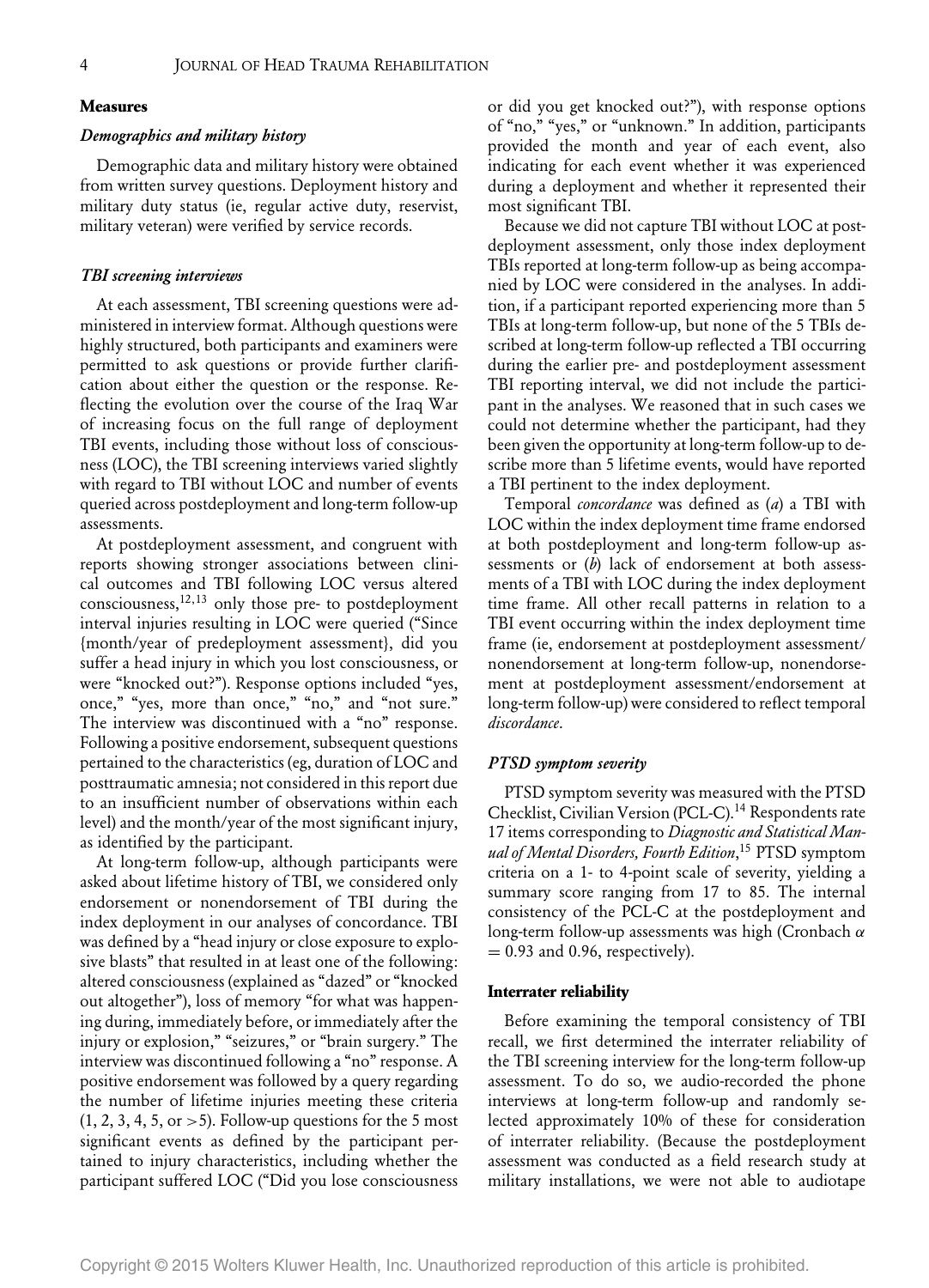the postdeployment TBI interviews.) A clinical neuropsychologist with more than 10 years postdoctoral professional experience, including the evaluation of individuals with deployment-related TBI, then independently coded the audio-recorded participant responses to the interview in the reliability sample. We examined the interrater reliability of the following lifetime history variables: any lifetime TBI (yes/no), any lifetime TBI with LOC (yes/no), and number of lifetime TBIs (1, 2, 3, 4,  $\geq$ 5). For the event designated by the participant as the most serious, we examined the reliability of associated LOC (yes/no/unknown), length of LOC (≤30 minutes, >30 minutes, unknown), ability to recall the events (yes/no/unknown), and duration of posttraumatic amnesia  $\left($  <24 hours, >24 hours). For the most recent deployment-related TBI, we examined the reliability only of whether the event was associated with LOC but did not consider other characteristics due to insufficient observations within some cells.

#### **Data analysis**

Analyses were conducted using SAS, version 9.2 (SAS Institute Inc, Cary, North Carolina). At the postdeployment assessment, 14 participants (3.7%) were missing specific items on the PCL-C (range, 1-5 items missing); at the long-term follow-up assessment, 6 participants (1.6%) were each missing 1 PCL item. Therefore, no participant included in the analytic sample had more than 5 PCL items (29.4% of the 17-item scale) missing at any time point. Missing values for the PCL-C were imputed using the mean value of each participant's completed items. Both interrater reliability and temporal concordance of TBI endorsement were examined using  $\kappa$  statistics.

We examined the relation of PTSD symptom severity to temporal discordance, adjusting for age at follow-up assessment and subsequent deployment (ie, whether or not the participant deployed at least once more after the index deployment), using logistic regression. Odds ratios describe the impact of each variable on the outcome variable (temporal discordance), accounting for all other variables in the model. To enhance the clinical interpretation of findings, the model examined 10-point incremental changes on the PCL-C in relation to discordance. Cases were deleted list-wise in regression analyses when values were missing.

# **RESULTS**

#### **Sample characteristics**

The characteristics of the sample, including demographics and military information, PCL scores, and descriptive TBI information, are described in Table 1. Consistent with other studies,  $16-18$  of the 378 participants,

54 (14.3%) reported a TBI with LOC within the index deployment window at the postdeployment assessment and/or the long-term follow-up deployment.

## **Interrater reliability of TBI screening interview questions**

Interrater reliability at long-term follow-up was high for TBI lifetime variables (lifetime TBI, lifetime TBI with LOC, and number of lifetime TBIs;  $\kappa = 0.97, 0.97$ , and 0.92, respectively); variables pertaining to the most serious event (associated LOC, length of LOC, recall of the event, and duration of posttraumatic amnesia;  $\kappa =$ 1.00, 1.00, 1.00, and 0.95, respectively); and whether the most recent deployment-related TBI was associated with LOC ( $\kappa = 1.00$ ).

#### **Temporal consistency of TBI reporting**

At postdeployment assessment, 32 participants (8.5% of the overall sample) reported experience of at least one TBI with LOC during the index deployment time frame (pre- to postdeployment assessment); at long-term follow-up, 44 participants (11.6% of the overall sample) reported experience of at least one TBI with LOC during the index deployment time frame. The concordance of endorsement/nonendorsement of an index deployment TBI with LOC across postdeployment and longterm follow-up assessments was moderate ( $\kappa = 0.53$ ). Inspection of the data revealed that 91.5% (*n* = 346) of the sample was consistent over time in their report of whether or not they experienced a TBI during the index deployment window. Of the 54 participants reporting a TBI during the index deployment, 32 (59.3%) provided inconsistent reports over time. Of the 32 participants with inconsistent TBI reports,  $68.8\%$  ( $n = 22$ ) changed their report from "no" at postdeployment assessment to "yes" at long-term follow-up assessment whereas 31.3%  $(n = 10)$  changed their report from "yes" at postdeployment assessment to "no" at long-term follow-up. Logistic regression (see Table 2) revealed that postdeployment PTSD symptom severity—as measured by PCL summary scores—significantly predicted reporting consistency, after accounting for age at long-term follow-up assessment, subsequent deployment following the index deployment, and PCL scores at long-term follow-up. For every 10-point increase on the PCL, the odds of discordant TBI responses increased by 69% (odds ratio  $= 1.69$ ; 95% confidence interval, 1.26-2.26; *P* = .0004).

#### **DISCUSSION**

The accurate report of historical TBI events establishes a foundation upon which subsequent prognosis and etiological attribution of ongoing—and often nonspecific—somatic and cognitive symptoms experienced by many war-zone veterans can be made. In

www.headtraumarehab.com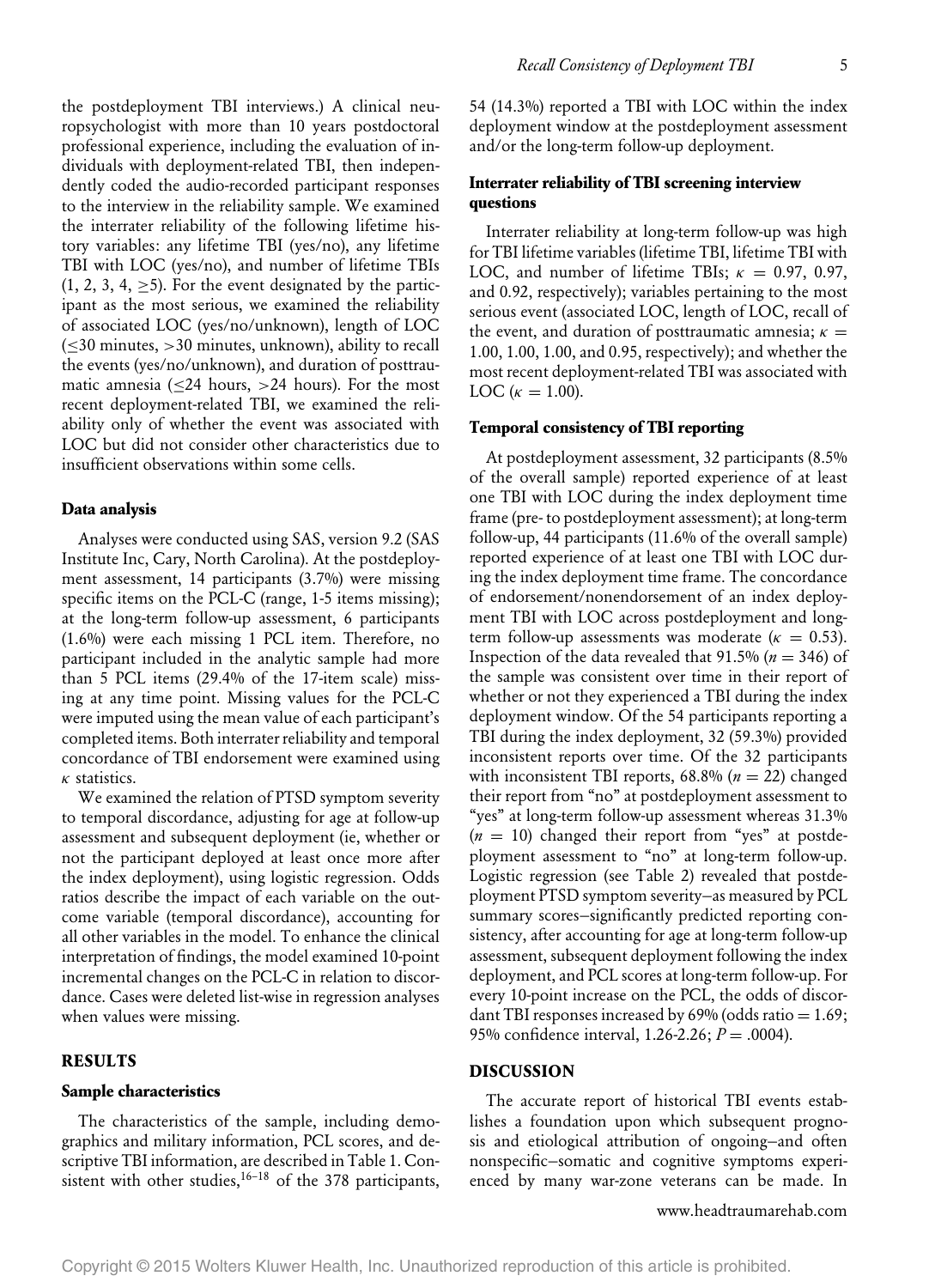# **TABLE 1** *Sample characteristic*  $(N = 378)^a$

| <b>Sample characteristics</b>                                                        | n (%)      | M(SD)       |
|--------------------------------------------------------------------------------------|------------|-------------|
| Age at follow-up assessment, y                                                       |            | 35.1 (5.99) |
| Education at follow-up assessment                                                    |            |             |
| High school/high school equivalent                                                   | 88 (23.7)  |             |
| Part college                                                                         | 210 (56.4) |             |
| College or higher                                                                    | 74 (19.9)  |             |
| Missing                                                                              | 6          |             |
| Sex                                                                                  |            |             |
| Female                                                                               | 21(5.6)    |             |
| Male                                                                                 | 357 (94.4) |             |
| Race/ethnicity                                                                       |            |             |
| White                                                                                | 255 (67.5) |             |
| African American                                                                     | 42 (11.1)  |             |
| Hispanic American                                                                    | 43 (11.4)  |             |
| Other                                                                                | 38 (10.0)  |             |
| Military occupational type at postdeployment assessment                              |            |             |
| Service support                                                                      | 148 (39.1) |             |
| Combat support                                                                       | 43 (11.4)  |             |
| Combat arms                                                                          | 187 (49.5) |             |
| Rank at postdeployment assessment (using pay grade)                                  |            |             |
| Officer (commissioned or warrant)                                                    | 12(3.2)    |             |
| Noncommissioned officers (E5-E9)                                                     | 188 (49.7) |             |
| Junior enlisted (E1-E4)                                                              | 178 (47.1) |             |
| Index TBI attributes reported at postdeployment assessment ( $n = 32$ ) <sup>b</sup> |            |             |
| $>1$ TBI                                                                             | 8(3.2)     |             |
| LOC $\leq$ 30 min                                                                    | 29 (90.6)  |             |
| $LOC > 30$ min                                                                       | 2(6.3)     |             |
| LOC, not sure of duration                                                            | 1(3.1)     |             |
| Remembers injury event                                                               | 23 (71.9)  |             |
| Posttraumatic amnesia, <24 h                                                         | 11(34.4)   |             |
| Posttraumatic amnesia, >24 h                                                         | 2(6.3)     |             |
| PCL-C summary score, postdeployment                                                  |            | 32.0 (12.6) |
| PCL-C summary score, long-term follow-up                                             |            | 36.8 (16.7) |
| Missing                                                                              | 9          |             |
| $\geq$ 1 deployment subsequent to index deployment                                   | 216 (57.1) |             |
|                                                                                      |            |             |

Abbreviations: LOC, loss of consciousness; PCL-C, PTSD Checklist, civilian version; PTSD, posttraumatic stress disorder; TBI, traumatic brain injury.

aSample size varies slightly across variables due to missing data, indicated as applicable. Percentages are based on the sample with available data for each variable.

bData are expressed as number (%) of only those participants reporting TBI at postdeployment assessment.

# **TABLE 2** *Adjusted associations of age (at long-term follow-up assessment), intervening deployments, and PTSD symptom severity, with temporal discordance of TBI report (N* = *378)*

| Variable                                                                     | <b>OR (95% CI)</b> |       |
|------------------------------------------------------------------------------|--------------------|-------|
| Age at long-term follow-up assessment, y                                     | $0.98(0.92-1.05)$  | .51   |
| Deployment TBI subsequent to index deployment                                | 1.17 (0.54-2.54)   | .97   |
| PCL-C summary score (in 10-point increments), postdeployment assessment      | 1.69 (1.26-2.26)   | .0004 |
| PCL-C summary score (in 10-point increments), long-term follow-up assessment | 1.00 (0.78-1.29)   | .96   |

Abbreviations: CI, confidence interval; OR, odds ratio; PCL-C, PTSD Checklist, civilian version; PTSD, posttraumatic stress disorder; TBI, traumatic brain injury.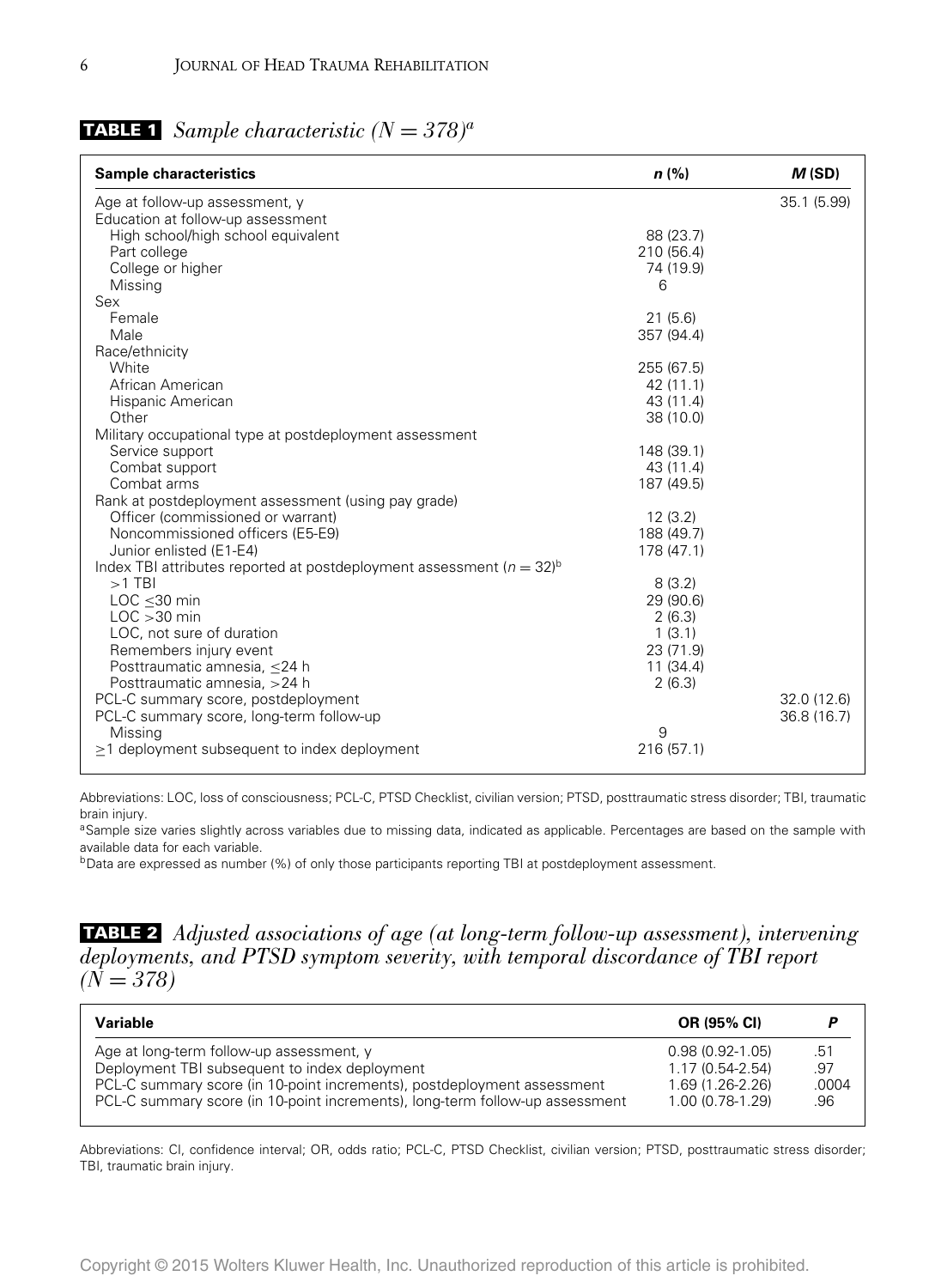clinical settings, however, deployment TBI history frequently relies heavily on self-report. Often solicited months or years after the event, self-report potentially becomes vulnerable to reporting bias and memory retrieval failures, diminishing confidence in diagnostic appraisals. This study incorporated analysis of longitudinal TBI screening data collected as part of a broader longitudinal deployment mental health study on 378 US Army soldiers and military veterans who had been deployed to Iraq. Findings revealed moderate temporal consistency across the entire sample. However, among participants who reported a TBI at an assessment conducted soon after their return from an index deployment to Iraq and/or at a long-term follow-up conducted several years later, more than half were inconsistent in their endorsement of TBI across time.

Although the majority of discordant reporters (69%) changed their report from nonendorsement to endorsement, a significant subset of reporters (31%) changed their report from endorsement to nonendorsement, suggesting that temporal reporting inconsistency in this sample reflected a more general instability of recall as opposed to a directional reporting bias that increased with time. This pattern of responding is similar to that found in previous work that also demonstrated substantial instability of TBI reporting over time, albeit with a greater tendency to endorse higher rates of TBI with the passage of time.<sup>7</sup> Polusny et al<sup>9</sup> also found increased endorsement of deployment-related TBI history over time, although that study was unidirectional and only targeted increased endorsement of TBI over time rather than overall instability. Past work also demonstrates overall instability of non-TBI war-zone events, including, but not limited to, high rates of increased reporting over time. $2-4$ 

### **Temporal instability of TBI recall: Relation to PTSD**

We also found that discordance was higher among participants with more severe postdeployment PTSD symptoms after adjusting for age, number of deployments, and current PTSD symptoms, suggesting that PTSD symptoms experienced near the time of injury may contribute to TBI reporting inconsistency. Both PTSD and TBI are highly comorbid in OEF/OIF military personnel, $17,19$  likely in part because deployment TBI often occurs in the context of psychological exposure to discrete and/or repetitive life-threatening events. Past work showed that endorsement of combat events became less consistent as PTSD symptoms increased over time among OIF and Gulf War veterans.<sup>3,20</sup> Surprisingly, PTSD symptom severity at long-term followup was not significantly associated with response inconsistency in either adjusted or unadjusted analyses. This finding runs counter to conventional wisdom that cur-

rent distress negatively biases retrospective reports of war-zone events.

It could be speculated that PTSD symptoms experienced during or after deployment influence reporting via psychological mechanisms such as attempts to minimize distress by avoiding thinking about stressful war-zone events, including those leading to TBI. If such avoidance were to resolve over time, nonendorsement of stressful TBI events would be expected to correspondingly change to TBI endorsement.<sup>21</sup> Conversely, in some war-zone veterans, overendorsement of events may stem from a bias to attend preferentially to perceived threat, including threat to one's physical well-being from somatic conditions such as TBI.<sup>22</sup> Endorsement due to focused attention to—and concern about—somatic conditions might be expected to change with PTSD symptom reduction.<sup>23</sup> This is consistent with studies indicating attentional bias to physical symptoms in individuals with PTSD and other anxiety disorders.<sup>24</sup> Finally, it may be that emotional distress during potentially traumatic events influences the quality of encoding and subsequent reconstruction of the events from memory.<sup>25</sup> We did not have a sufficient number of observations of inconsistent TBI reports to examine PTSD symptoms at each time point in relation to the direction in which TBI report changed over time, but this would be a productive area for future research.

## **Temporal instability of TBI recall: Other considerations**

There are several additional possible explanatory factors for overall discordant reporting of TBI history over time. First, alterations in consciousness during and immediately after the TBI can interfere with memory encoding,<sup>26</sup> which can adversely affect subsequent recall of the TBI event. Alternatively, TBI may result in chronic, ongoing cognitive deficits that degrade retrieval.27 This possibility, however, is less likely, given that most of our sample participants reported mild TBI and the cognitive sequelae of mild TBI are typically (albeit not universally) short-lived.<sup>28</sup> It is also possible that as service members deploy multiple times, it becomes difficult—especially for milder injuries not requiring immediate care—to correctly attribute a TBI to a specific deployment. However, our results suggested that multiple deployments did not result in greater risk of unreliable TBI recall. Other potential reasons for reporting inconsistency include differential levels across time of exposure and sensitization to TBI via secondary sources (eg, media), $2^9$  secondary gain (eg, financial disability-based compensation), and, conversely, incentives to underreport (eg, concerns about deployment eligibility and military career advancement).

www.headtraumarehab.com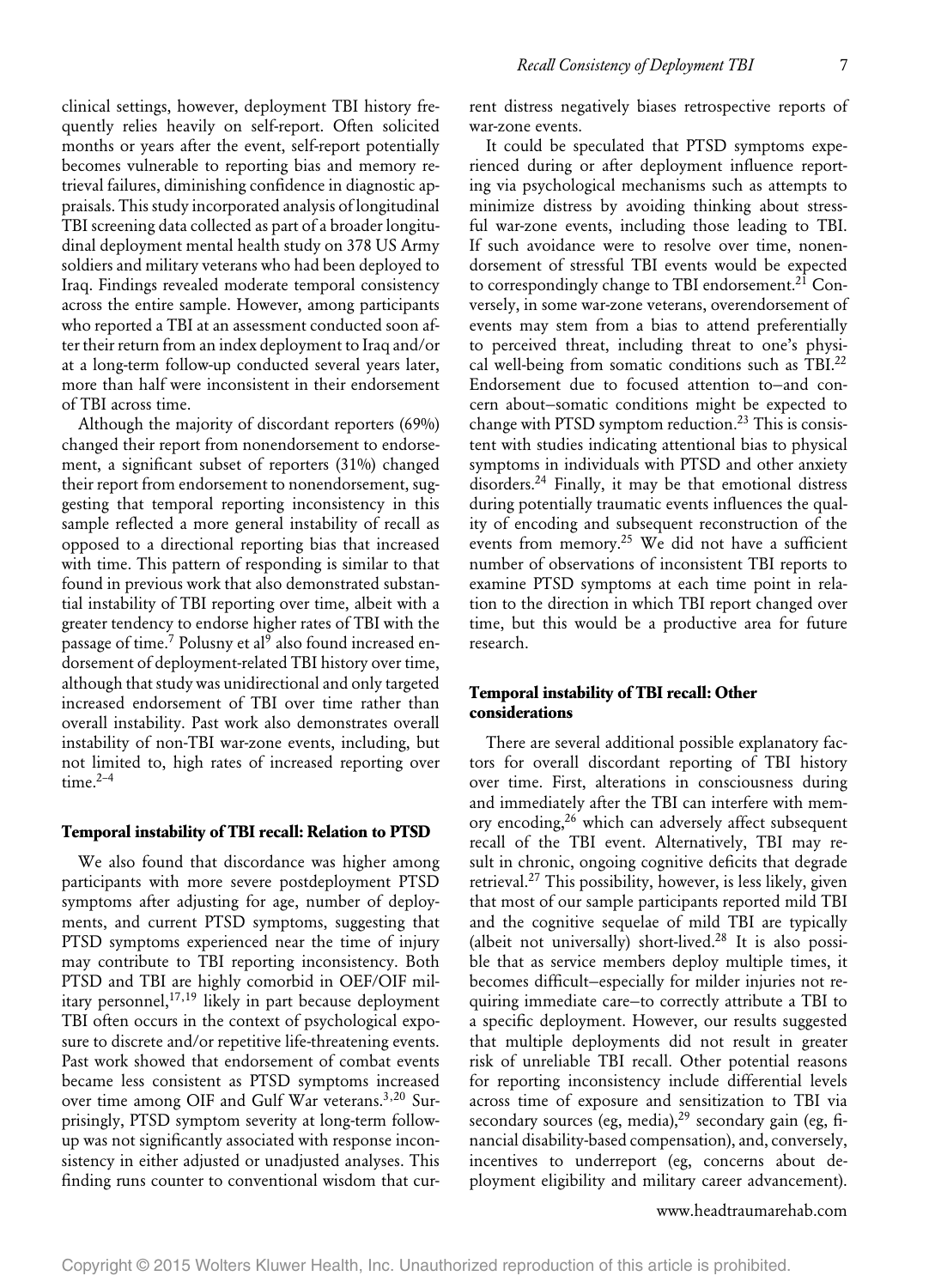Although we could not control for increasing public sensitization to TBI, the confidentiality of responses within the research context would be expected to mitigate external incentives to over- or underreport. Finally, reporting inconsistency may reflect psychometric attributes of the measure used to elicit TBI history. Given the static nature of TBI history and the overall adequate psychometric properties of similar measures,<sup>30-32</sup> however, inconsistencies in reported TBI history on screening measures, particularly across long-term intervals, is likely not a psychometric consequence. The diagnostic accuracy of TBI screening instruments is also reduced in the presence of PTSD symptoms among veterans, further suggesting that difficulties in recall of deployment TBI is more complicated than a psychometric problem alone.<sup>30</sup>

#### **Clinical implications**

The current findings have several clinical implications. First, the results suggest that for deploymentrelated mild TBI, history of deployment TBI cannot be presumed to be accurate if based on a brief screening alone. Despite use of clarifying follow-up questions at both assessments in the study, temporal consistency was only modest. Although TBI screening instruments are characterized by good diagnostic efficiency<sup>31</sup> and are efficient to administer in high-volume clinical settings, TBI screening instruments (like other screening tools) benefit from being supplemented by clinician-guided assessments that permit probing of details. In particular, open-ended questions with follow-up probes may reduce response biases that are sometimes associated with structured questions while facilitating capture of injury detail.<sup>7</sup> Results suggesting an association between PTSD symptoms and reporting inconsistency also highlight the importance of assessing TBI in the context of psychiatric history, particularly of PTSD and other warzone stress reactions.

#### **Study limitations**

Although findings provide a rare longitudinal perspective on TBI reporting consistency, results of this study should be interpreted with recognition of its limitations. This study examined only OIF veterans, and it is unclear whether our findings generalize to civilian populations or veterans of other wars. TBI risk also differs according to when and where service members were deployed within the OEF/OIF context and according to the mission and occupational composition of the sample deployed; however, the incidence of TBI in our sample appears to be within the range typically reported (eg, 10% in a large Florida National Guard sample,  $16$ and 23% in a sample of regular active duty US Army soldiers exposed to combat<sup>17</sup>). The observed value of 14.3% is comparable with an early OEF/OIF population estimate of 19% prevalence based on a probability sample, and capturing cumulative TBI exposure across multiple deployments, as applicable.<sup>18</sup>

Regarding measures and statistical considerations, PTSD symptom severity was assessed by a well-validated PTSD symptom checklist but did not include structured diagnostic interviewing or assessment of the full range of PTSD diagnostic criteria, including the trauma event and clinical impairment. Although the TBI interviews at postdeployment assessment and long-term followup shared comparable core components and questions, they were not identical in terms of the broader set of questions asked. Although our overall sample size was relatively large, there was a modest number of TBI observations. Consequently, to increase statistical reliability, $10$  we did not adjust for a broader range of potential covariates in our statistical model. The current study also required LOC for our case definition of TBI, potentially resulting in overestimation of concordance. That is, it could be argued that LOC decreases the ambiguity of whether a TBI was sustained, relative to alteration of consciousness without LOC. Previous work<sup>8</sup> examining the test-retest reliability of the Traumatic Brain Injury Screening Instrument, for example, showed that an amnesia item was associated with poorer reliability ( $\kappa = 0.16$ ) than an LOC item  $(\kappa = 0.31).$ 

Finally, the long interval between assessments does not allow for conventional assessment of test-retest reliability but is a unique aspect of this study that, in many ways, mimics clinical care while building on the existing body of work examining consistency of reporting across shorter intervals. Furthermore, understanding TBI reporting consistency over longer intervals is a necessary step in addressing gaps in knowledge regarding the long-term outcomes of TBI and other aspects of OEF/OIF deployment, as reflected in a recent Institute of Medicine report.<sup>33</sup>

#### **CONCLUSIONS**

Veterans of recent military conflicts show only limited consistency across time in their endorsement of deployment-related TBI history. This particularly holds true for those participants who experienced more severe PTSD symptoms upon return from the war zone. Increased clinician awareness of discordant responding of deployment TBI history may help minimize risk for misdiagnosis and associated flaws in treatment formulation. Future work is needed to clarify mechanisms and risk factors of inconsistent reporting of deployment-related TBI history.